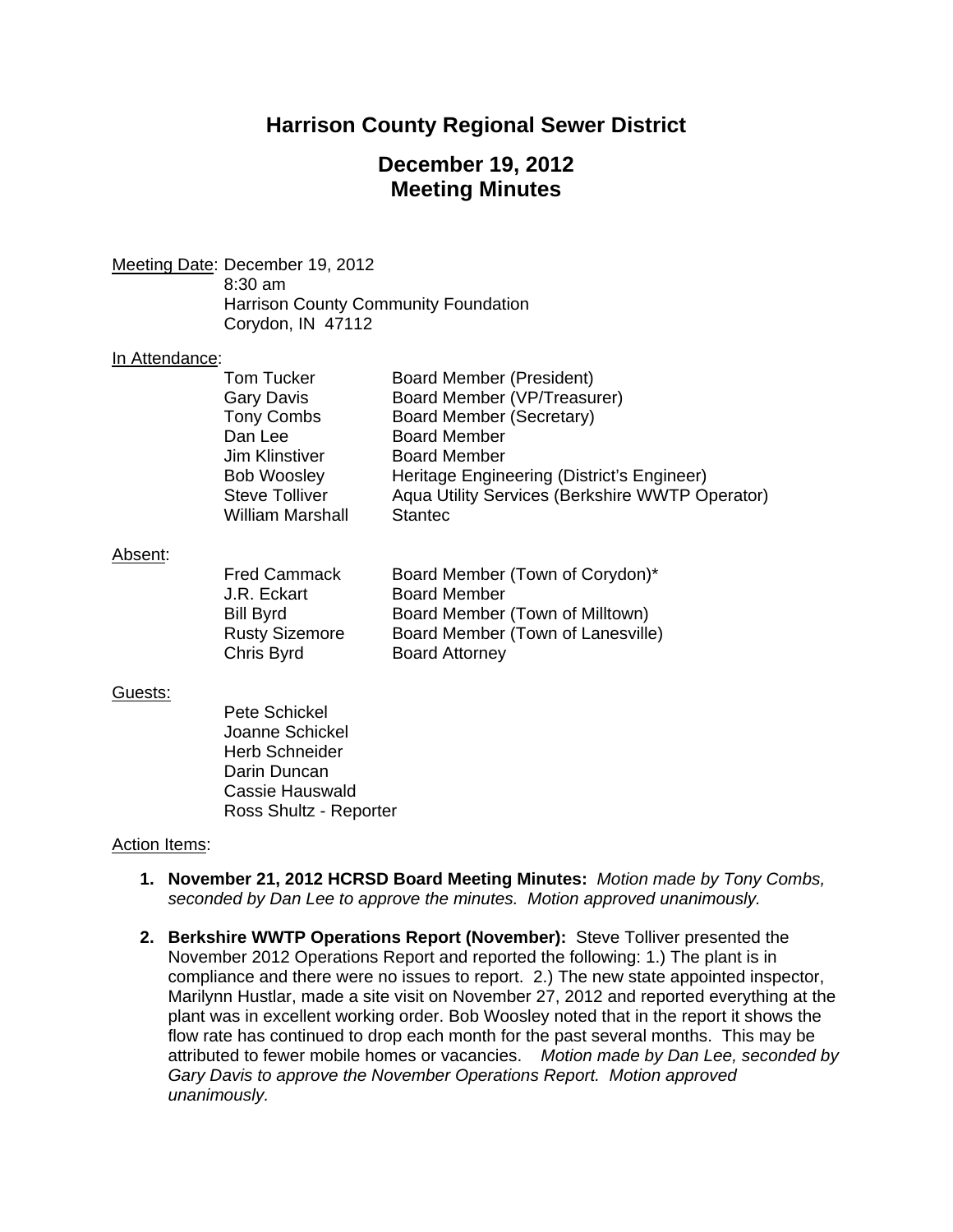HCRSD Mtg Minutes December 19, 2012 Page 2 of 4

## **3. New Salisbury Project Update:**

- **a. Roadway Maintenance Agreement:** The Roadway Maintenance Agreement has been recorded and submitted to the EDA. Now awaiting acceptance of the agreement from the EDA.
- **b. Construction Start Date Time Extension:** Bob Woosley asked that Tom Tucker sign a letter to ask for a time extension for the start date of construction. The EDA grant award specifically stated that construction was to begin by March  $22^{nd}$ ,  $2013$ . The grant provides a total construction duration of 18 months. It is anticipated construction will take 9 months in lieu of the 18 months stated in the grant documents. Jill Saegesser (District's grant administrator with River Hills Development) recommends the submittal of this time extension request to avoid any possible delays. Construction will still be completed by the ultimate end date stated in the grant documents. These requests are common given the unknown time delays that may occur between bidding, award, and start of construction. The time extension is being requested since the start date is currently March  $22<sup>nd</sup>$  but this may not be able to be met depending on approval and bid dates.
- **c. Permit Applications:** All agreed that Tom Tucker would be allowed to sign all required permit applications on behalf of the District outside of the meeting.
- **d. Bid Opening:** Bob Woosley asked for approval to allow a bid date to be set to move forward with advertising and bidding the project for construction. Bob will work with Jill Saegesser to establish advertisement and bid opening dates. Permits have been submitted to all agencies and are in the process of being approved. Assuming all permits are secured by the end of January bidding can occur during the month of February with a possible bid opening in March. The Board unanimously agreed to proceed with the bidding process. Bob will report back to the Board members via email on the progress made in this effort.
- **e. Project Update:** Property owner update letters were mailed on December 5<sup>th</sup> to all property owners that are a part of the project. To date no phone calls have been received from property owners.
- **f. Elected Officials Update:** Bob Woosley suggested that all elected officials be invited to the January meeting. This was discussed and everyone agreed that this was a good idea.

## **4. Lanesville Interchange:**

- **a. Agreement with Lanesville**: The Agreement was approved by the Commissioners and Council at their meetings last week. The agreement was modified by the County's attorney to add a statement required by the Attorney General's office. The new paragraph that was added by the commissioners was read during the HCRSD meeting. As a result of this modification to the agreement the Town of Lanesville and the District both most approve and sign the revised agreement. The Town of Lanesville met last week and approved the signing of this agreement. The final approval needed to ratify the agreement is the District. *Motion made by Tony Combs, seconded by Jim Klinstiver to approve the revised Agreement. Motion approved unanimously.*
- **b. Sub-committee and Design of Improvements:** Bob Woosley asked permission to allow him to begin working with the Town's Engineer to pass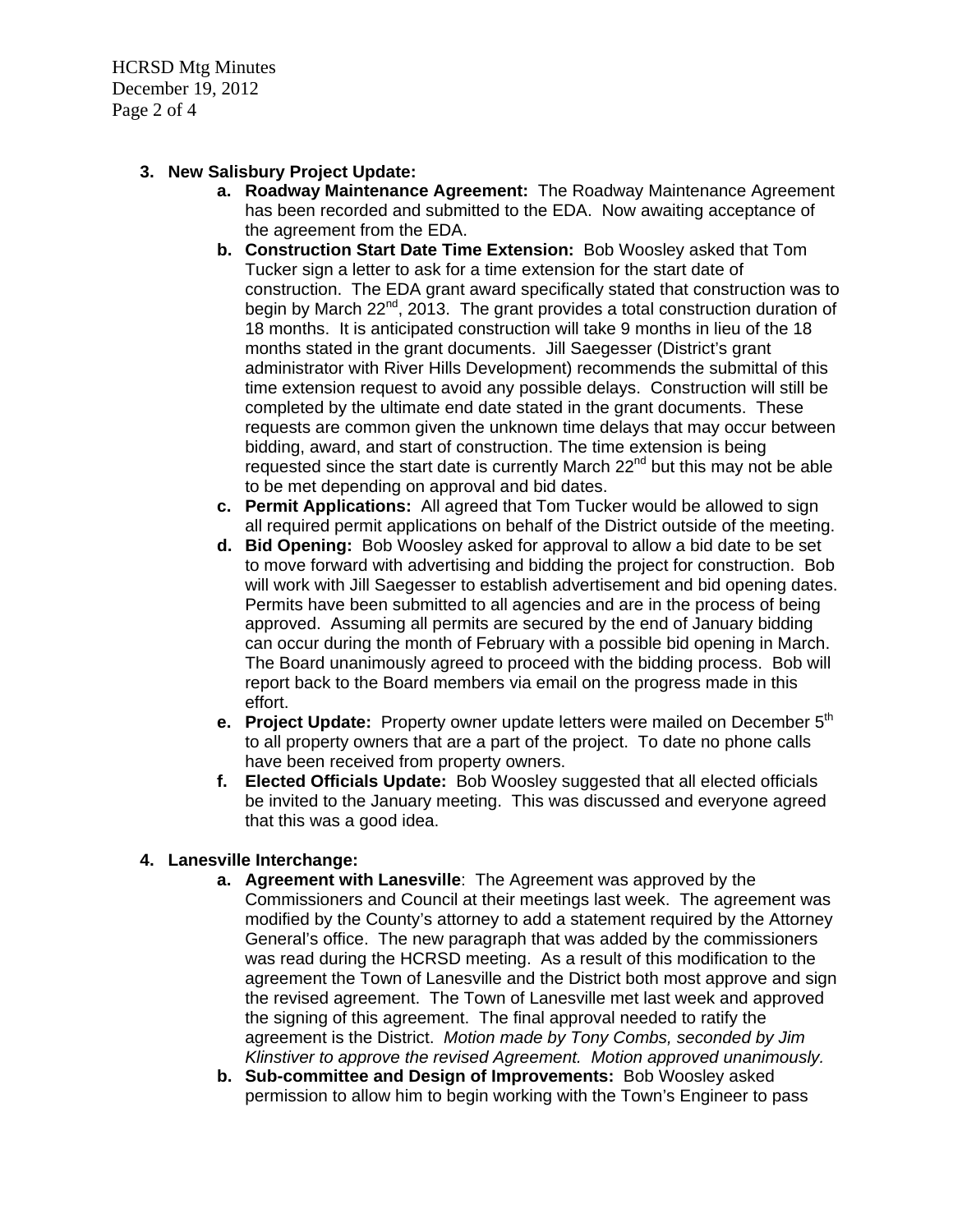HCRSD Mtg Minutes December 19, 2012 Page 3 of 4

> along the preliminary work completed to date. All agreed to proceed. Mr. Woosley recommended a sub-committee be formed to work on this project on behalf of the District. This committee would work provide oversight on the District's portion of the project and provide assistance and coordination efforts with the Town on their portion of the project. *Motion made by Gary Davis, seconded by Jim Klinstiver to appoint Tony Combs and Dan Lee to the subcommittee. Tony and Dan both accepted the nominations. Motion approved unanimously.*

## **5. Stormwater Demonstration Project (Lanesville School Campus & Corydon School Campus):**

- **a. Lanesville Campus:** Two bids came in slightly higher than expected, Fulkerson had the lowest bid. Discussions are in progress with Fulkerson on ways to get their bid lower. Fulkerson and the HCRSD are looking at optional products to lower the bid amount. The Board instructed William Marshall to follow up with Fulkerson to secure a bid extension of 30 days to hold their bid quote until the next Board meeting. This will allow sufficient time to meet with the contractor to determine additional cost saving measures and consider options for modifications to the type of storm water unit that is utilized (note: there was discussion during the meeting of utilizing a concrete structure in lieu of the plastic structure that is currently called for in the plans). A final recommendation will be presented at the January meeting.
	- i. Schedule: Still looking at spring break or possibly summer break for construction to start.
- **b. Rain Garden:** If the cost for the Lanesville campus can be brought down that will leave more money towards the rain garden. William Marshall stated there is currently approximately \$7,500 remaining for construction of this project.

## **6. Treasurer's Report:**

- **a.** *A motion was made by Gary Davis, seconded by Jim Klinstiver to approve the following invoices, motion approved unanimously:* 
	- **i.** Heritage Engineering's invoice in the amount of \$2,387.50. This amount will be charged to the District's Operating Budget.
	- **ii.** Heritage Engineering's invoice in the amount of \$2,054. This amount will be charged to the District's Project's Budget. This invoice is eligible for EDA grant reimbursement if funds remain at the end of the project.
- **b.** *A motion was made by Tony Combs, seconded by Dan Lee to approved the following invoice:*
	- **i.** Dillman, Chastain, and Byrd invoice in the amount of \$663.18. This invoice is eligible for EDA grant reimbursement if funds remain at the end of the project.
- **c.** *A motion was made by Dan Lee, seconded by Jim Klinstiver to approve the November Treasurer's report. Motion approved unanimously*.
- **d.** *A motion was made by Gary Davis, seconded by Jim Klinstiver to approve the following invoices, motion approved unanimously:*